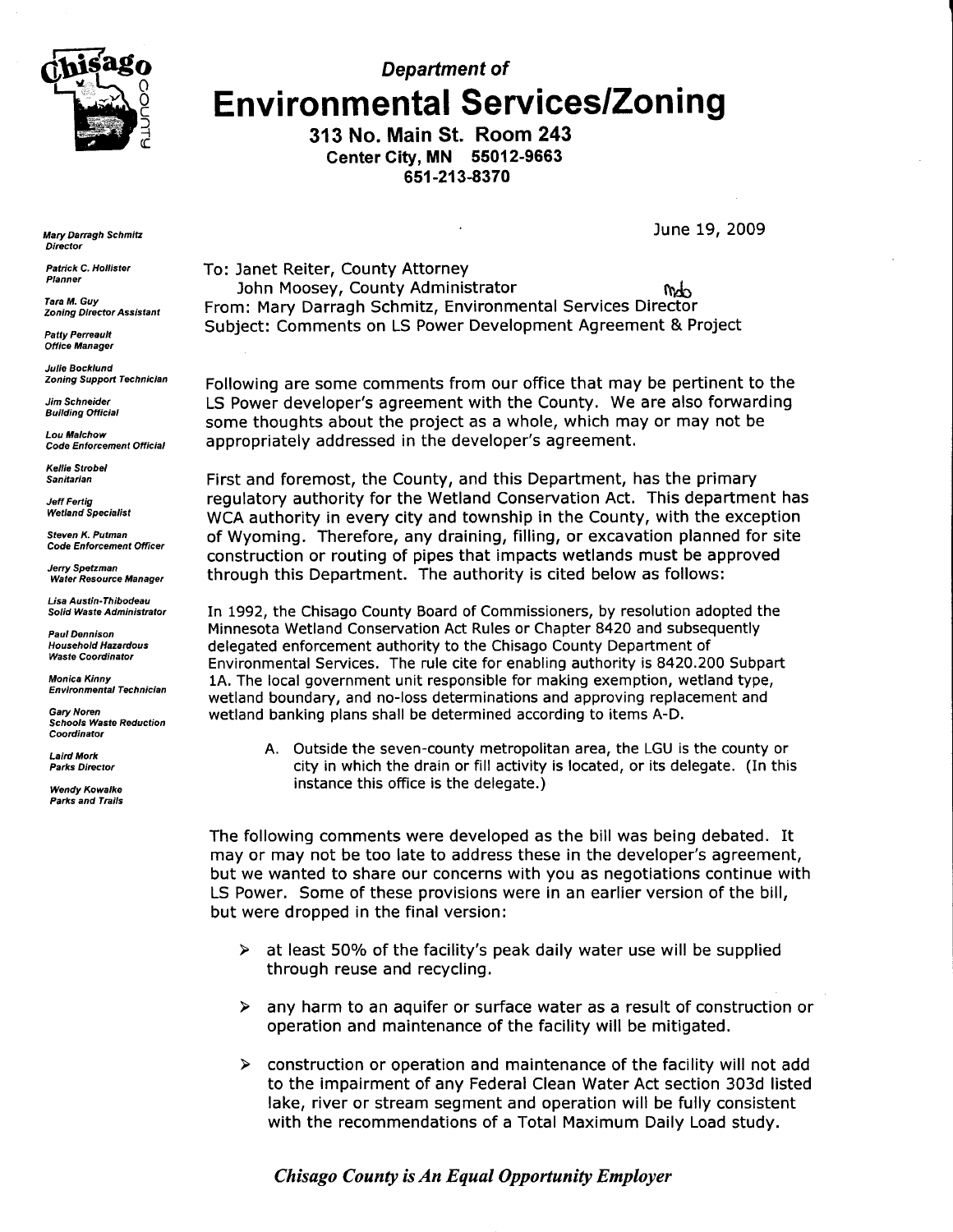- $\triangleright$  construction or operation and maintenance of the facility will not withdraw any water from the Mount Simon Hinckley aquifer which is inconsistent with the recommendations of the county geologic and hydrogeologic atlas.
- $\triangleright$  construction or operation and maintenance of the facility will be consistent with the Minnesota Endangered Species Act and will not result in an unauthorized taking of any state or federally listed endangered species.
- $\triangleright$  construction or operation and maintenance of the facility will be consistent with the provisions of the 1989 Minnesota Groundwater Protection Act and the intent of M.S. 103G.271.
- $\triangleright$  construction or operation and maintenance of the facility will be consistent with the recommendations of any state or federally funded watershed study.
- $\triangleright$  construction or operation and maintenance of the facility will have in place a Wellhead Protection Plan approved by the Commissioner of the Minnesota Department of Health.
- $\triangleright$  construction or operation and maintenance of the facility will be consistent with the water quality goals of the receiving waters, especially those designated as wild and scenic under the federal Wild and Scenic Rivers Act of 1968.

Sections 3.2 and 4.2.2 of the draft developer's agreement discuss reimbursement of expenses for professionals to review, evaluate and monitor the project. It appears that this only applies to professionals outside of County employment. I believe it is possible that a significant amount of time related to project analysis may be spent by me, Jeff Fertig, and Jerry Spetzman. Would it be possible to secure reimbursement for County staff time related to this project?

Additionally, we have a few questions regarding the project itself that we would like answered:

- has any electric generation facility been built to date that uses wastewater effluent as the preferred water source? If so, please share any data with the County. If not, please provide an analysis documenting why the reuse of effluent will be successful as a preferred water source.

- please explain why the use of the Chisago Lakes wastewater treatment plant outfall is preferred to an outfall located at the site of the plant. Will the discharge be treated to a higher standard?

- does the sewage treatment process at the Chisago Lakes wastewater treatment plan properly treat any contaminants contained in the returning wastewater from the electric generation facility including thermal pollution? Please provide any data regarding this question.